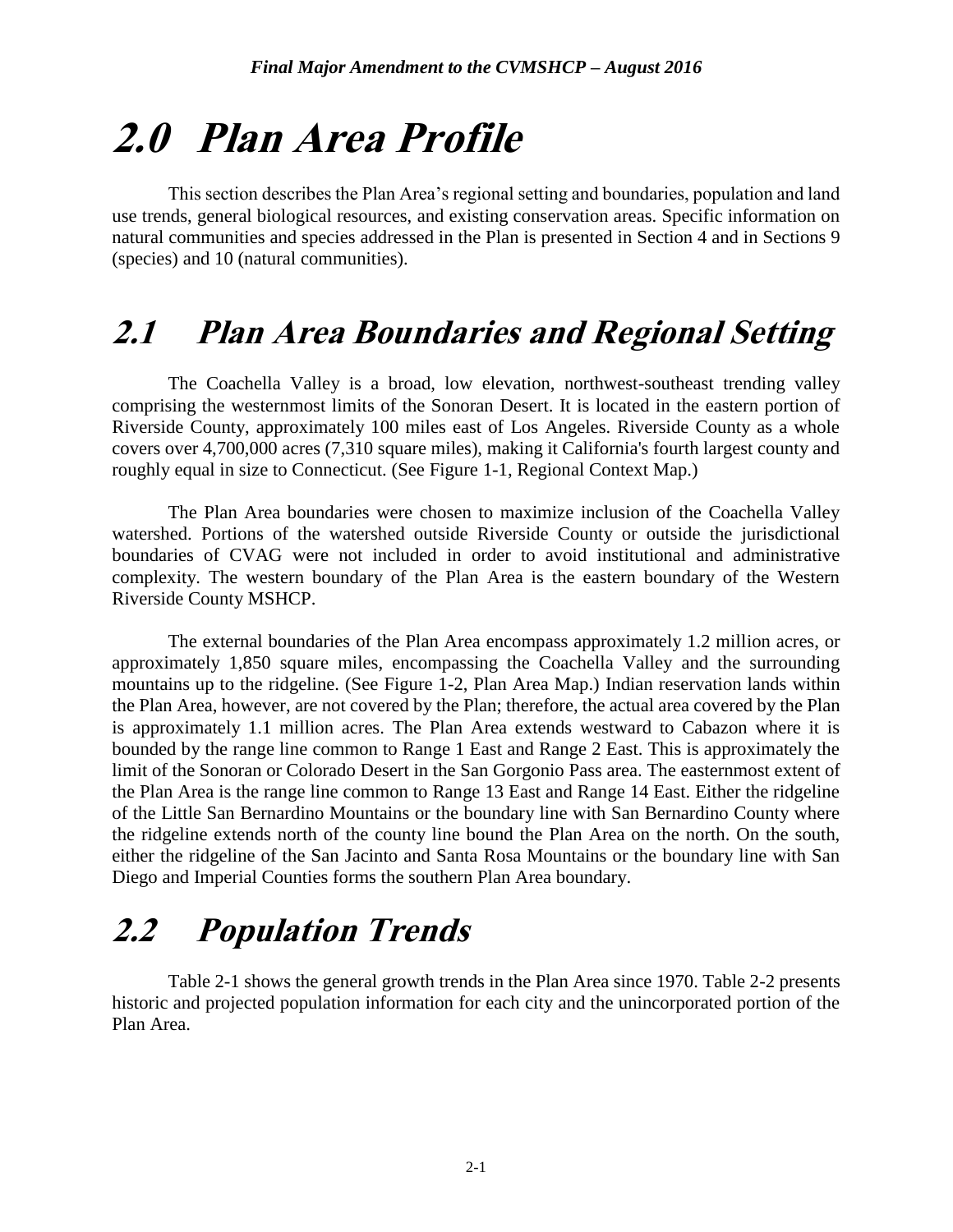|            |                                             | <b>Increase From</b>                |                       | <b>Cumulative</b> |
|------------|---------------------------------------------|-------------------------------------|-----------------------|-------------------|
| Year       | <b>Plan Area</b><br>Population <sup>2</sup> | <b>Previous Period</b> <sup>2</sup> | <b>Percent Change</b> | <b>Change</b>     |
| 1970       | 86,900                                      |                                     |                       |                   |
| 1980       | 130,500                                     | 43,600                              | 50.0%                 | 50.0%             |
| 1990       | 230,900                                     | 100,400                             | 77.0%                 | 166.0%            |
| 2000       | 332,800                                     | 101,900                             | 44.0%                 | 283.0%            |
| $2010^{1}$ | 418,300                                     | 85,500                              | 26.0%                 | 381.0%            |
| $2020^1$   | 518,500                                     | 100,200                             | 24.0%                 | 497.0%            |

### *Table 2-1: Growth Trends*

<sup>1</sup> Projected growth based on forecasts prepared by the Southern California Association of Governments (SCAG). SCAG's growth forecast is generally more conservative than the forecast prepared by the California Department of Finance.

<sup>2</sup> Population figures are rounded to the nearest one hundred persons.

| <b>Jurisdiction</b> | 1970    | 1980    | 1990    | 2000    | 2010    | 2020    |
|---------------------|---------|---------|---------|---------|---------|---------|
| Cathedral City      | $N/A^2$ | $N/A^2$ | 30,085  | 38,070  | 45,219  | 52,373  |
| Coachella           | 8,353   | 9,129   | 16,896  | 22,127  | 24,894  | 29,283  |
| Desert Hot Springs  | 2,378   | 5,941   | 11,668  | 16,064  | 19,180  | 22,714  |
| Indian Wells        | 760     | 1,394   | 2,647   | 3,394   | 4,003   | 4,669   |
| Indio               | 14,459  | 21,611  | 36,793  | 46,606  | 56,330  | 65,797  |
| La Quinta           | $N/A^2$ | $N/A^2$ | 11,215  | 21,490  | 29,697  | 41,508  |
| Palm Desert         | $N/A^2$ | 11,801  | 23,252  | 37,087  | 43,543  | 48,821  |
| Palm Springs        | 20,936  | 32,359  | 40,181  | 45,332  | 51,514  | 53,825  |
| Rancho Mirage       | $N/A^2$ | 6,281   | 9,778   | 11,671  | 14,985  | 19,308  |
| Unincorporated      | 39,980  | 42,000  | 48,350  | 90,953  | 128,917 | 180,183 |
| <b>TOTAL</b>        | 86,866  | 130,516 | 230,865 | 332,794 | 418,282 | 518,481 |

## *Table 2-2: Historic and Projected Population<sup>1</sup>*

*<sup>1</sup>* 1970 - 2000 data are from U.S. Census; 2010 and 2020 data are from SCAG 2001 Regional Transportation Plan Growth Forecast. Population figures are rounded to the nearest 100 persons and include Indian reservation land even though it is not part of the Plan.

*<sup>2</sup>* City not yet incorporated; census data not available.

Based on census data, the average annual growth rate in the 1970s in the Plan Area was just over 4.1%. This rose to over 5.8% in the 1980s. The annual growth rate between 1990 and 2000 was approximately 3.8%. The rate is projected to decline thereafter to less than 3% per year according to SCAG's Regional Transportation Plan Growth Forecast. It should be noted, however, that the actual increase in population remains significant after the year 2000, with approximately 185,700 people added between 2000 and 2020. That is more than the total population of the Plan Area in 1980.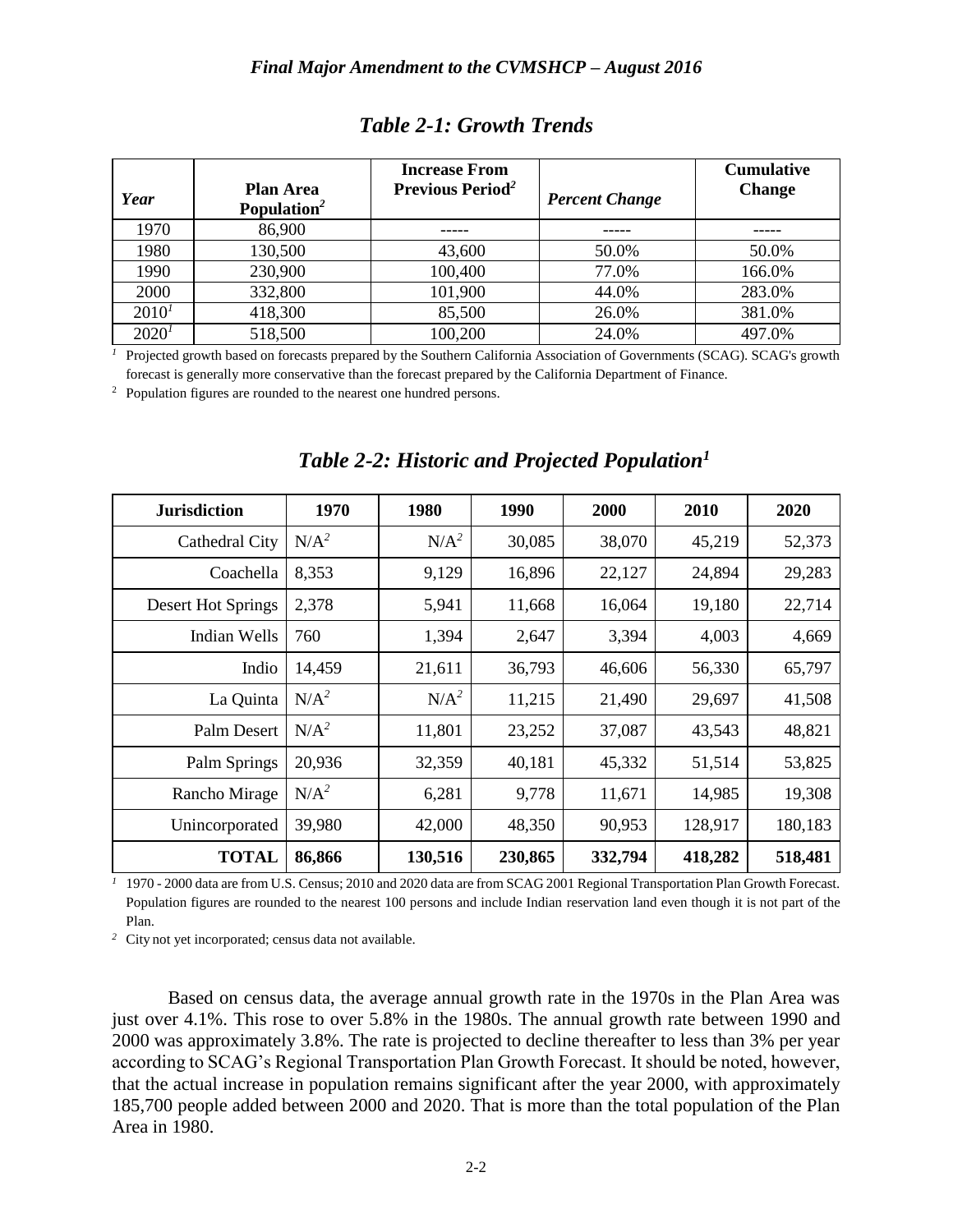# **2.3 Land Use**

The cities of Cathedral City, Coachella, Desert Hot Springs, Indian Wells, Indio, La Quinta, Palm Desert, Palm Springs, and Rancho Mirage lie within the Plan Area, principally on the floor of the Coachella Valley. Together their jurisdictions make up approximately 16% of the Plan Area. (See Table 2-3.) The remaining 84% of the Plan Area is unincorporated. Approximately 45% of the land covered by the Plan is privately held. Though not included in the Plan, Indian reservations within the Plan Area include the Morongo, Agua Caliente, Santa Rosa, Cabazon, Twenty-Nine Palms, Torres-Martinez Band, and Augustine. The balance of the Plan Area is public land managed by various local, state, and federal agencies, including the BLM, USFS, NPS, USFWS, Bureau of Reclamation (BOR), U.S. Army Corps of Engineers (ACOE), CDFG, State Parks, UC, the CVMC, water districts, and open space lands owned by the cities of Palm Springs, Rancho Mirage, Palm Desert, Indian Wells, and La Quinta. State and federal areas are described in Section 2.4.

| <b>City</b>         | $\text{Acres}^1$ | <b>Percent of Plan Area</b> |
|---------------------|------------------|-----------------------------|
| Cathedral City      | 12,530           | 1.00%                       |
| Coachella           | 32,150           | 3.00%                       |
| Desert Hot Springs  | 14,790           | 1.00%                       |
| <b>Indian Wells</b> | 9,320            | 1.00%                       |
| Indio               | 16,770           | 1.00%                       |
| La Quinta           | 20,420           | 2.00%                       |
| Palm Desert         | 15,930           | 1.00%                       |
| Palm Springs        | 60,340           | 5.00%                       |
| Rancho Mirage       | 15,760           | 1.00%                       |

| Table 2-3: Area of Cities |  |  |
|---------------------------|--|--|
|                           |  |  |

<sup>1</sup> Acreage is rounded to the nearest 10 acres and is reported as of June 30, 2002.

As shown in Table 2-4, approximately 6.0% of the Plan Area is currently urbanized, 1.0% is in rural development, 7.5% of the land is under agriculture, 0.5% has wind energy development on it, and 28.0% is vacant land under private or public non-conservation ownership. Of the remaining land in the Plan Area, 4.0% is covered by the Salton Sea, and 53.0% is public or Private Conservation Land. Land ownership is shown in Table 2-5. Figure 2-1 shows current land ownership in the Plan Area. Figure 2-2 shows land status as of June 1, 2003. Figure 2-3 shows projected future land use in the Plan Area without the Plan (based on general plans).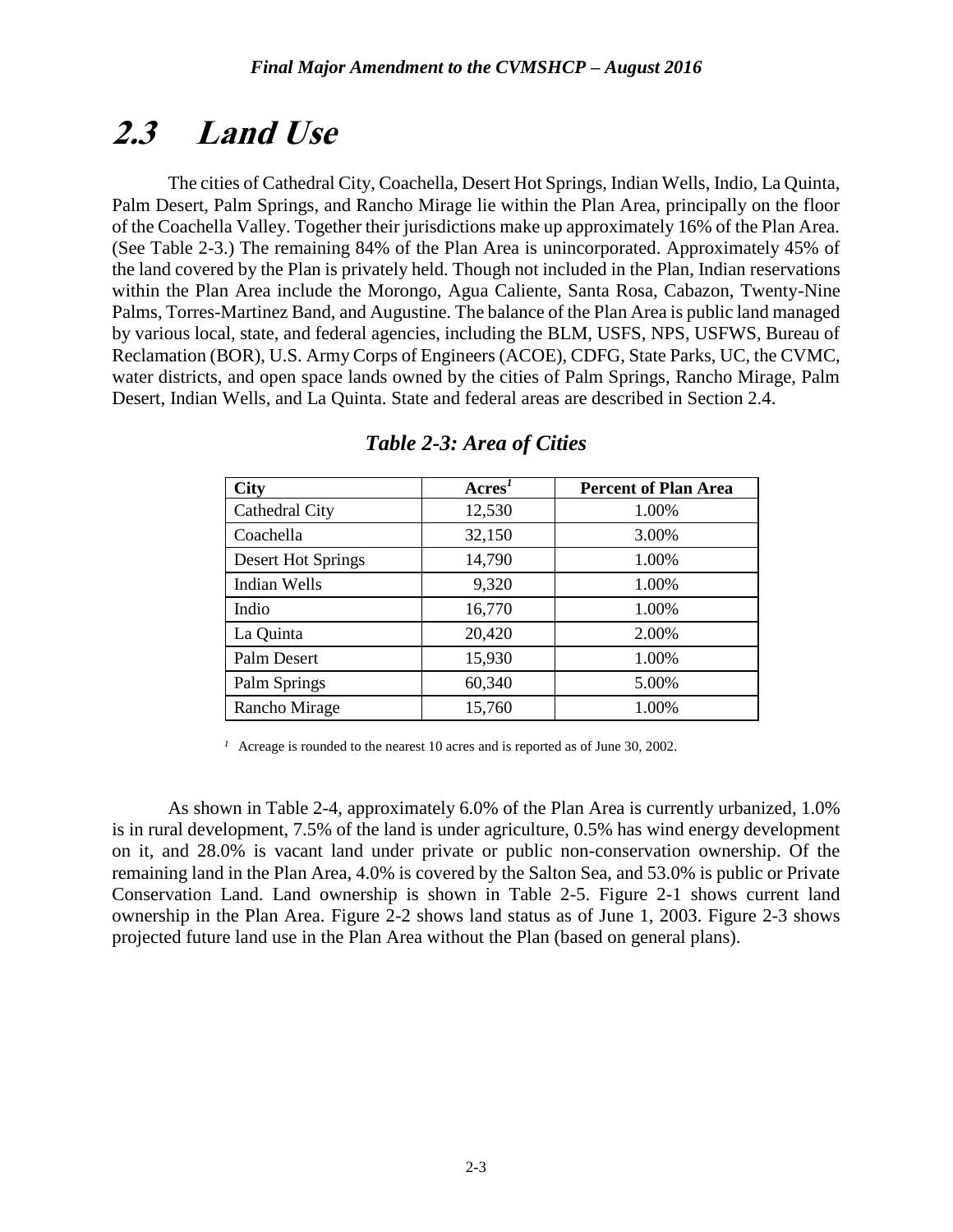|                                                               |                    | <b>Percent of Plan</b> |
|---------------------------------------------------------------|--------------------|------------------------|
| <b>Use</b>                                                    | <b>Total Acres</b> | Area                   |
| Urban                                                         | 67,400             | 6.00%                  |
| Rural, Rural Residential                                      | 12,500             | 1.00%                  |
| Agriculture                                                   | 84,900             | 7.50%                  |
| Lake (includes the Salton Sea) <sup>1</sup>                   | 43,500             | 4.00%                  |
| Reservoir <sup>2</sup>                                        | 800                | $.00\%$ <sup>3</sup>   |
| Wind Energy Uses                                              | 4,400              | .50%                   |
| Quarry                                                        | 900                | $.00\%$ <sup>3</sup>   |
| Landfill                                                      | 400                | $.00\%$ <sup>3</sup>   |
| Public and Private Non-Conservation Lands <sup>4</sup>        | 320,600            | 28.00%                 |
| Open Space-Public and Private Conservation Lands <sup>5</sup> | 601,000            | 53.00%                 |
| <b>TOTAL AREA COVERED BY PLAN</b>                             | 1,136,400          | 100.00%                |
| Indian Reservation Lands - Not Part of Plan                   | 69,600             |                        |
| <b>TOTAL OF ALL ACRES IN PLAN AREA</b>                        | 1,206,000          |                        |

### *Table 2-4: Existing Land Use*

The data source for this table is the Natural Communities Map prepared for the Plan, which includes eight non-vegetation types. Delineation of the eight non-vegetation types for the Natural Communities Map was done using September 1998 aerial photographs at a scale of 1:1000, provided by CVWD. These eight types include all lands considered as "developed" for purposes of the Plan; the remainder of the lands were assigned to either lands used for conservation purposes or lands used for non-conservation purposes. Acreage is rounded to the nearest 100 acres. The total acreage in the Plan Area in this table differs with the acreage in Table 2-5 by approximately 0.6%. Such statistically insignificant differences result from the use of different data sources for deriving the statistics in each table.

- <sup>1</sup> Includes the Salton Sea and other natural water bodies. Approximately 19,200 acres of land under the Salton Sea are Indian reservation lands. These are not included in the total of Indian reservation lands reported in the second to the last line of the table.
- <sup>2</sup> Includes Lake Cahuilla, Whitewater River recharge ponds, and other artificial water bodies.
- <sup>3</sup> The total is statistically insignificant.<sup>4</sup> Includes private lands which are prir
- *<sup>4</sup>* Includes private lands which are primarily undeveloped and public lands owned by Riverside County, County Flood Control, Metropolitan Water District, the State Lands Commission, cities, CVWD, and the military, which are used for non-conservation purposes.
- <sup>5</sup> Includes public lands dedicated to open space and conservation purposes and private lands owned by land trusts or conservation organizations, or protected by a conservation easement or deed restriction.

| Land Ownership <sup>2</sup>                 | <b>Total Acres</b> | <b>Percent of Total</b> |
|---------------------------------------------|--------------------|-------------------------|
| <b>Bureau of Land Management</b>            | 296,600            | 27%                     |
| <b>Bureau of Reclamation</b>                | 2,000              | $0\%$                   |
| California Department of Fish and Game      | 29,300             | 3%                      |
| California State Parks                      | 18,700             | 2%                      |
| Caltrans                                    | 500                | 0%                      |
| Cities                                      | 6,200              | 1%                      |
| Coachella Valley Association of Governments | 1,600              | $0\%$                   |
| Coachella Valley Mountains Conservancy      | 2,700              | $0\%$                   |
| Coachella Valley Water District             | 8,400              | 1%                      |
| <b>Private Conservation</b>                 | 28,300             | 3%                      |

### *Table 2-5: Land Ownership in Plan Area<sup>1</sup>*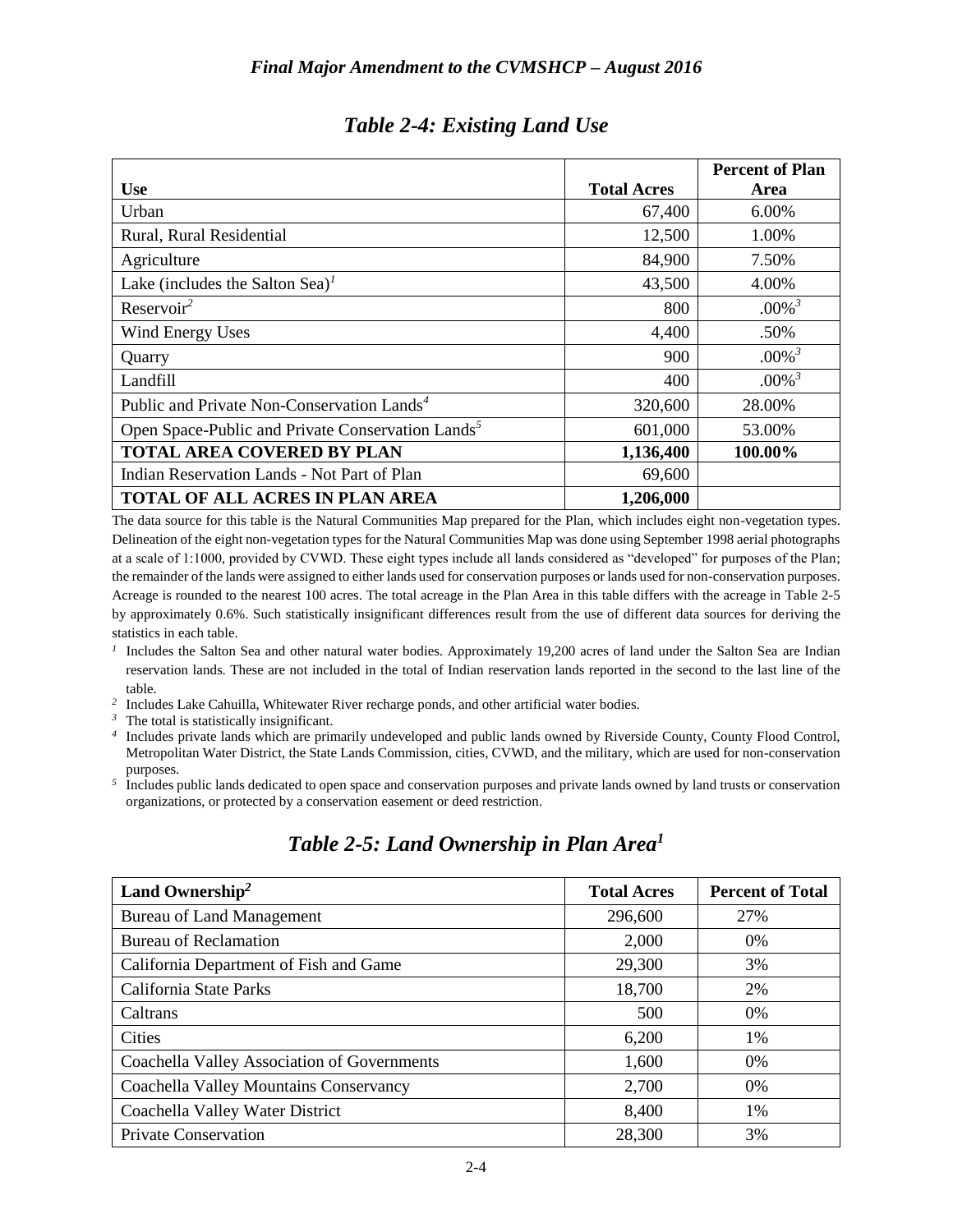| Land Ownership <sup>2</sup>                              | <b>Total Acres</b> | <b>Percent of Total</b> |
|----------------------------------------------------------|--------------------|-------------------------|
| <b>Imperial Irrigation District</b>                      | 1,200              | 0%                      |
| <b>Mission Springs Water District</b>                    | 100                | 0%                      |
| <b>National Park Service</b>                             | 166,000            | 15%                     |
| Non-Permittee Public & Quasi-Public Entities             | 10,900             | 1%                      |
| Private, non-conservation                                | 428,800            | 39%                     |
| <b>Riverside County</b>                                  | 2,700              | 0%                      |
| <b>Riverside County Flood</b>                            | 400                | 0%                      |
| Riverside County Park and Open Space District            | 400                | 0%                      |
| <b>State Lands Commission</b>                            | 4,800              | 0%                      |
| The Nature Conservancy                                   | 900                | 0%                      |
| U.S. Fish and Wildlife Service                           | 3,700              | 0%                      |
| U.S. Forest Service                                      | 92,400             | 8%                      |
| University of California (Natural Reserve System)        | 6,400              | 1%                      |
| <b>TOTAL AREA COVERED BY PLAN</b>                        | 1,113,000          | 100%                    |
| Indian Reservation Lands - Not Part of Plan <sup>3</sup> | 69,400             |                         |
| <b>TOTAL AREA WITHIN PLAN BOUNDARY</b>                   | 1,182,400          |                         |

<sup>1</sup> The baseline year is 2006. Acreage is rounded to the nearest 100 acres.

*2* Information on land ownership is from the Plan land ownership database maintained by CVAG.

<sup>3</sup> Includes all reservation lands, including Tribal trust, allotted lands, and fee (privately owned) lands other than the approximately 19,200 acres that are under the Salton Sea.

The Plan Area is diverse in character. The westernmost portion of the Plan Area is the San Gorgonio Pass (Pass), which is the westernmost extension of the Sonoran Desert (also referred to as the Colorado Desert) and is a transition area between natural communities of the desert and those of the less arid interior valleys of southern California. The Pass is a narrow corridor between the San Jacinto Mountains and the San Bernardino Mountains. The I-10 freeway and a major rail line run through the Pass, and some regional commercial development occurs along the freeway. The area is entirely unincorporated, but does contain the small rural community of Cabazon. Portions of this area are within the Morongo Indian Reservation, and are not part of the Plan.

The Pass opens into the Coachella Valley itself, a broad and long valley trending northwest to southeast between the San Jacinto and Santa Rosa Mountains on the southerly side and the Little San Bernardino Mountains on the northerly side. The Indio Hills run parallel to the Little San Bernardino Mountains on the north side of the valley and north of I-10, which bisects the Coachella Valley.

The western portion of the Plan Area consists of the San Jacinto and Santa Rosa Mountains, where elevations range up to 10,804 feet. In 2000, this area was designated as the Santa Rosa and San Jacinto Mountains National Monument. The majority of the mountains are in public ownership, principally USFS land, BLM land, State Park land, CDFG land, and UC land. There are also significant Indian reservation lands in the mountains belonging to the Agua Caliente Band of Cahuilla Indians and the Santa Rosa Band of Cahuilla Indians. A small, rural residential community occurs off Highway 74 in the Santa Rosa Mountains. Much of the mountains are in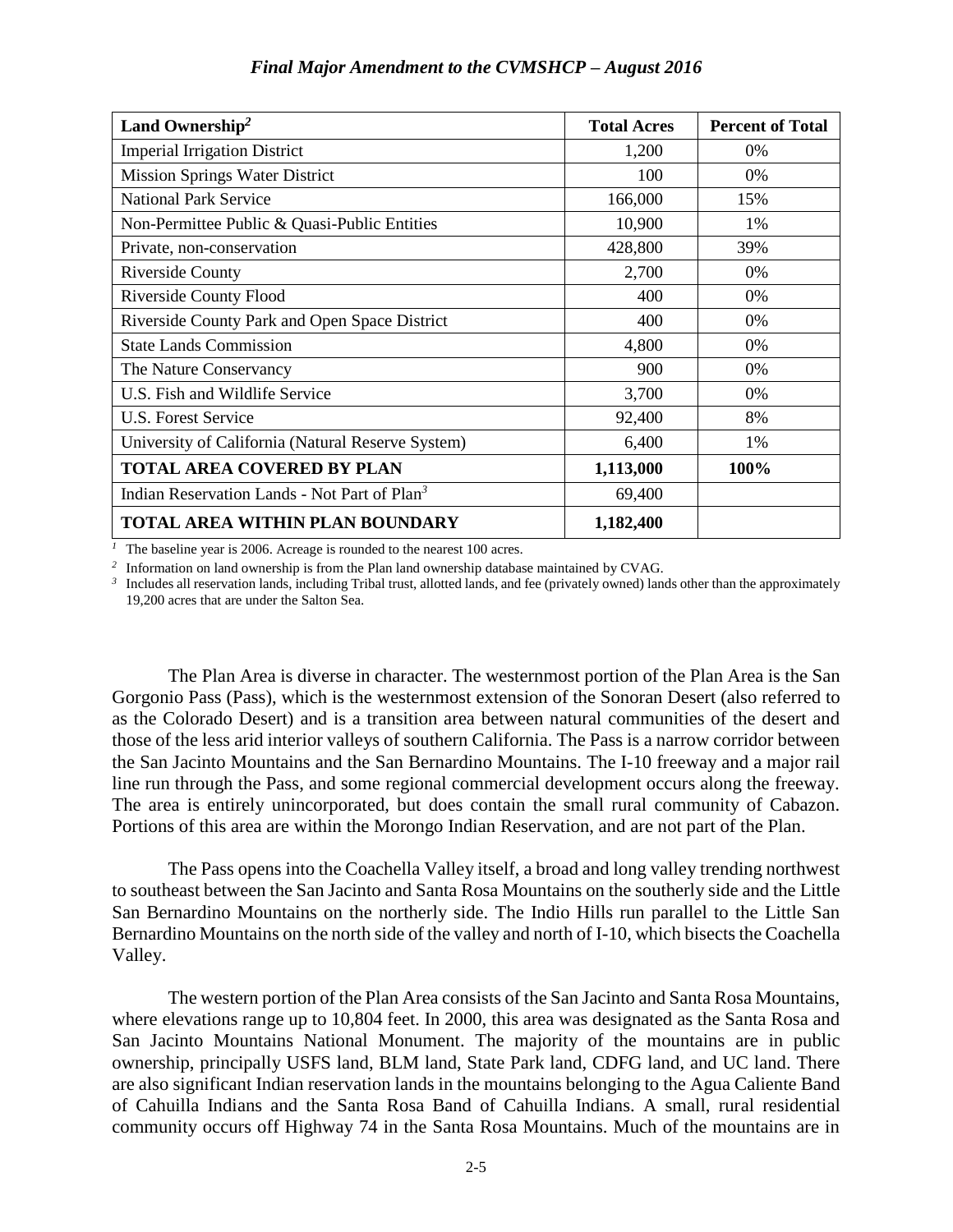Wilderness or Ecological Reserve status, although there are areas where there is a significant checkerboard of privately owned lands. The San Jacinto and Santa Rosa Mountains contain only a few acres above the toe of slope that may be considered urban. Most of the alluvial fans below the toe of slope in the cities along the San Jacinto and Santa Rosa Mountains have been developed or development is proposed on portions of the remaining alluvial fans.

On the south side of the valley, the cities of Palm Springs, Cathedral City, Rancho Mirage, Palm Desert, Indian Wells, and La Quinta generally occupy the area between the base of the San Jacinto and Santa Rosa Mountains and the I-10 freeway. The City of Desert Hot Springs lies well north of I-10 near the northwest edge of the valley at the foot of the Little San Bernardino Mountains. Also north of the freeway is the unincorporated community of Thousand Palms, and several other areas of scattered rural residential development, especially north of the Indio Hills in an alluvial plain between the Indio Hills and the Little San Bernardino Mountains, which form the northern border of the Plan Area. Most of the Little San Bernardino Mountains are within Joshua Tree National Park. To the northeast of Thousand Palms lies the Coachella Valley Fringe-toed Lizard Preserve (CVFTL Preserve), established in 1986. It includes portions of the Indio Hills and a sand dune system south of the Indio Hills.

The cities of Indio and Coachella lie in the central portion of the Coachella Valley east of all the other cities. Southeast of these cities lies an extensive agricultural area. Major agricultural crops include grapes, citrus, and dates. Portions of this area are within the Torres-Martinez, Cabazon, Twenty-Nine Palms, and Augustine Indian Reservations. At the southern edge of the agricultural area is the northernmost part of the Salton Sea, which was created in 1905 and 1906 when Colorado River floodwaters broke through levees to inundate an ancient lakebed in Imperial and Riverside Counties. On the east side of the Salton Sea are the Salton Sea State Recreation Area and the Dos Palmas ACEC, bounded on the north by the Coachella Valley Canal. North of the canal are the Mecca Hills and Orocopia Mountains Wilderness Areas and farther north is Joshua Tree National Park. The area north of the canal is also within the Northern and Eastern Colorado Desert Plan (NECO Plan) area. The NECO Plan area extends well beyond the MSHCP area to the east, southeast, and north. It is a multiple agency plan for federal lands. The MSHCP is being coordinated with the NECO Plan.

## **2.4 Public and Private Conservation Lands**

Approximately 53% of the Plan Area is either public land with some level of conservation management or Private Conservation Land (in the baseline year of 1996). While public and Private Conservation Lands in some areas constitute large blocks of Habitat, in other areas the Habitat on public lands is fragmented by the checkerboard pattern of public and Private Conservation Lands with non-conservation private lands. The Conservation lands are not distributed in such a way as to provide adequate protection for all types of Habitat, or to protect Essential Ecological Processes for some Habitats and Linkages for wildlife movement between major open space areas.

Figure 2-4 identifies the existing public and Private Conservation Lands. Lands owned by public and private conservation organizations that are not part of the MSHCP Reserve System may not be shown due to the map scale. Table 2-5 lists land ownership and acreage. The public lands and Private Conservation Lands in the Plan Area are described in detail in Section 8.2.3.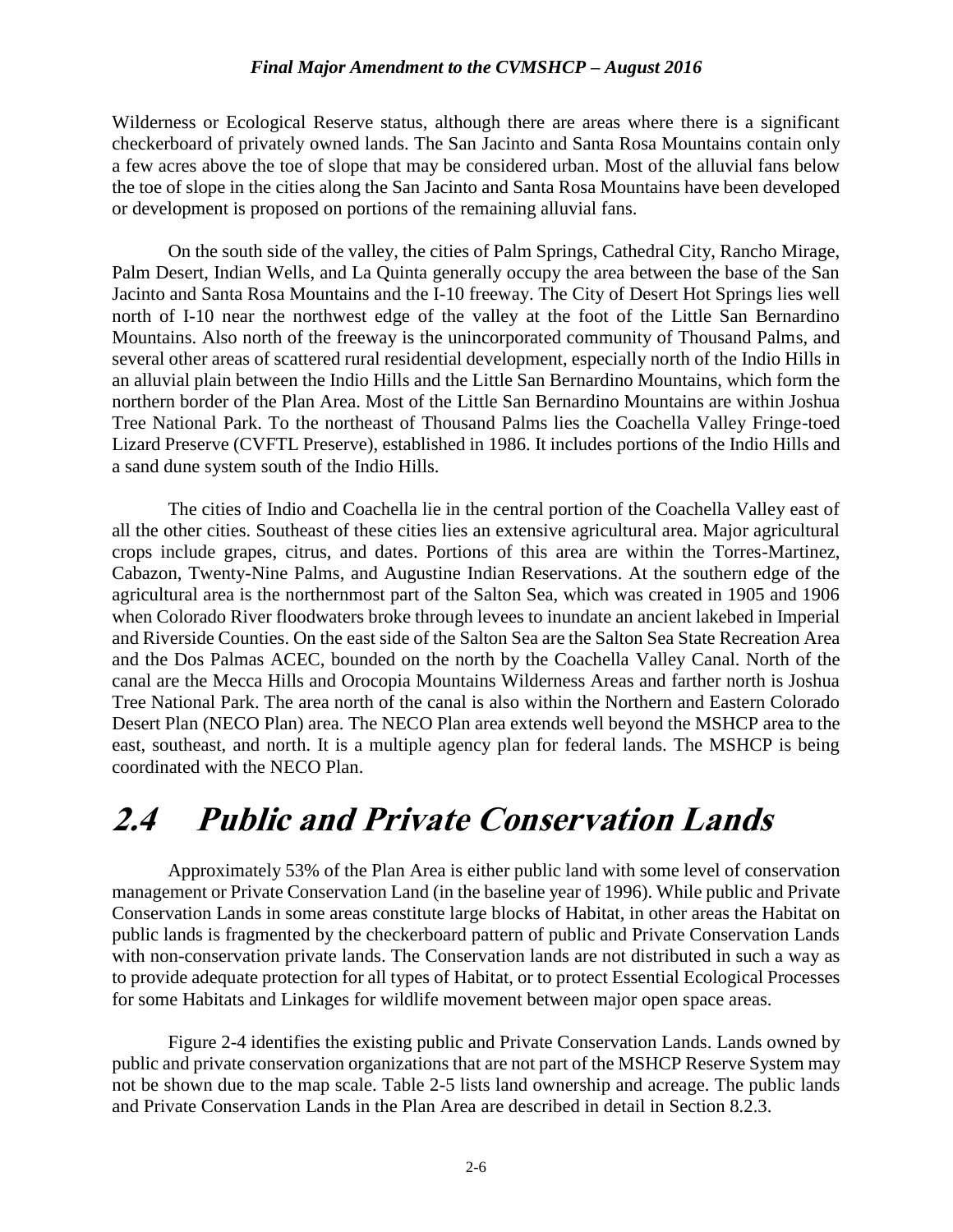For Plan analysis and development purposes, Existing Conservation Lands were classified into three levels based upon levels of disturbance and existing uses. The Conservation level classification of lands is as follows:

**LEVEL 1.** Level 1 consists of state and federal Wilderness Areas. All Development is precluded. Conservation Level 1 lands in the Plan Area are:

Joshua Tree National Park Wilderness Joshua Tree National Park Wilderness Study Areas Joshua Tree National Park Backcountry Areas Mecca Hills Wilderness Mt. San Jacinto State Park Wilderness Orocopia Mountains Wilderness San Gorgonio Wilderness (BLM) San Gorgonio Wilderness (USFS) San Jacinto Wilderness (USFS) Santa Rosa Mountains Wilderness (BLM) Santa Rosa Wilderness (USFS)

**LEVEL 2.** The primary management objective for Level 2 lands is maintenance of natural values, but some existing uses that impact natural qualities occur. Conservation Level 2 lands in the Plan Area are:

Big Morongo Canyon Preserve/ACEC Carrizo Canyon Ecological Reserve Chuckwalla Desert Wildlife Management Area/ACEC City of Cathedral City (open space with deed restriction) City of Indian Wells/Living Desert (Eisenhower Mountain) City of La Quinta (open space with deed restriction) City of Palm Desert (open space with deed restriction) City of Palm Springs (open space with deed restriction) City of Rancho Mirage/CVMC conservation easement CVFTL Preserve (Includes BLM, CDFG, State Parks, CNLM, and TNC lands) CVAG lands CVMC lands Coachella Valley National Wildlife Refuge System (USFWS portion of CVFTL Preserve)

Dos Palmas Preserve/ ACEC (Includes BLM, CDFG, and CNLM lands)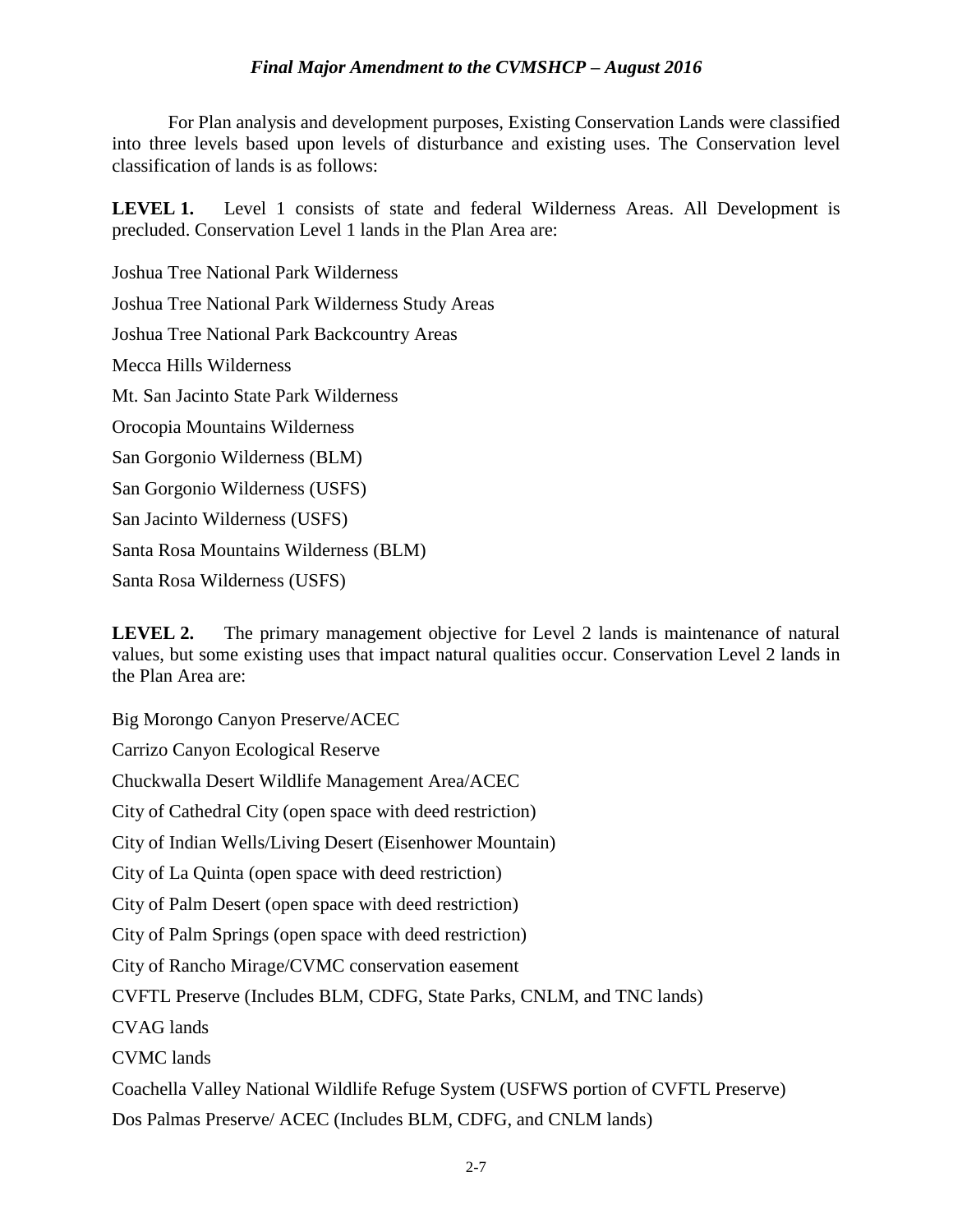Friends of the Desert Mountains lands Hidden Palms Ecological Reserve Indio Hills Palms unit of the State Parks system Joshua Tree National Park (non-wilderness) Magnesia Springs Ecological Reserve Mt. San Jacinto State Park (non-wilderness) Oasis Springs Ecological Reserve Santa Rosa and San Jacinto Mountains National Monument (federal lands portion only) Sky Valley Ecological Reserve UC Deep Canyon Desert Research Center UC Oasis de los Osos Whitewater Canyon ACEC Whitewater Floodplain Preserve (part of CVFTL Preserve system - owned by CVWD) Wildlands Conservancy lands Willow Hole-Edom Hill Preserve/ACEC

**LEVEL 3.** Management objectives for Level 3 lands are for multiple use while providing significant Conservation value. Conservation Level 3 lands in the Plan Area are:

BLM multiple use land BOR land (Take is not authorized under the Plan on federal land.) Living Desert (Shumway Ranch) Riverside County Regional Park and Open Space District - Devils Garden Riverside County Regional Park and Open Space District - Fish Traps County Park Salton Sea State Recreation Area San Bernardino National Forest (non-wilderness)

# **2.5 Non-Conservation Land***s*

For Plan analysis and development purposes, lands not included in Levels  $1 - 3$  were designated as Level 4. These are private or public lands without mandates to protect natural qualities. Level 4 lands in the Plan Area are:

City of Desert Hot Springs unrestricted land

City of La Quinta unrestricted land

City of Palm Springs unrestricted land

CVWD land (except as conserved under the CVFTL HCP)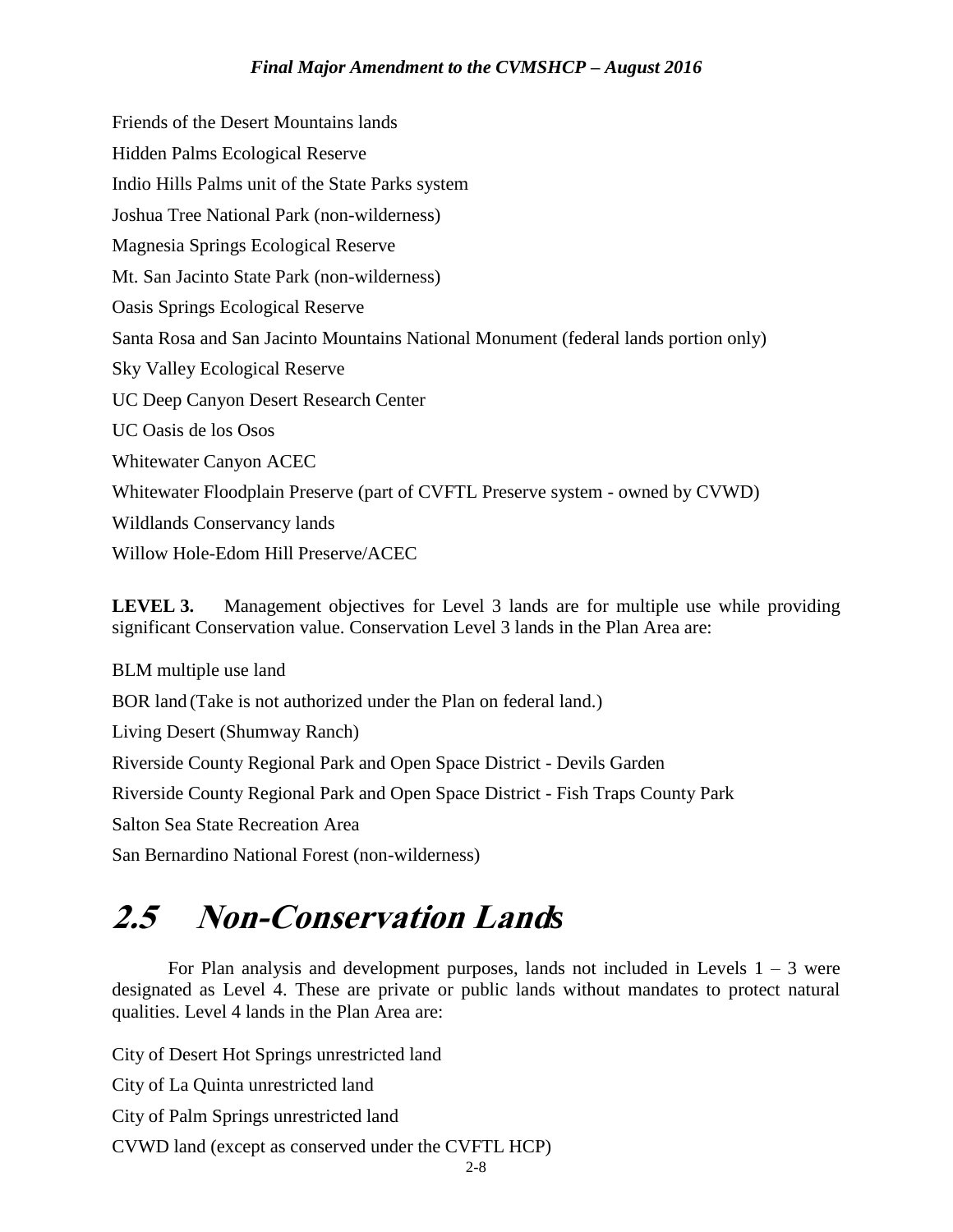IID land Lake Cahuilla County Park MSWD land Non-Permittee public and quasi-public lands Private land (except deed restricted and non-profit conservation organization lands) County land County Flood Control land

State Lands Commission lands (except in Joshua Tree National Park, which is protected by agreement)

# **2.6 Description of General Biological Resources in the Plan Area**

The desert floor of the Coachella Valley ranges in elevation from more than 150 feet below sea level at the southeast end to nearly 2,000 feet at the northwest end of the valley on the alluvial fans. The mountains surrounding the Coachella Valley range in elevation up to 10,804 feet, with elevations on the southern side of the valley substantially higher than those on the north side. This range of elevations and accompanying differences in temperature, precipitation, and other environmental variables are significant factors contributing to the area's high biological diversity.

Many canyons in the mountains support riparian areas not typical of a desert environment. Streams and seeps also support many desert fan palm oases, especially in the Santa Rosa Mountains. Where the water drains into the sands, desert dry wash woodlands result. The alluvial fans associated with the canyon mouths provide still another major land form and distinctive biological community.

Another feature contributing to the biological diversity are the strong winds that funnel through the San Gorgonio Pass from the west through areas of sand deposition from the San Gorgonio and Whitewater rivers and create an aeolian dune system. Historically, this dune system occupied much of the center of the valley.

The San Andreas Fault zone has created a unique corridor of desert fan palm oases stretching along the southern side of the Indio Hills where water is forced to or near the surface by the damming action of the fault. Mesquite hummocks and mesquite bosques are also associated with the fault in some areas. The Salton Sea also contributes to biological diversity through the creation of marsh, mudflat, and other wetland habitats. The low elevation of the Salton Sea trough creates an arid, hot environment, which, combined with the salinity of the soils, produces an uncommon desert sink scrub community.

California is noted as an area especially rich in native plant species, with approximately 5,057 species. This is more than are present in the entire central and northeastern United States and adjacent areas of Canada, an area ten times larger in size. According to Peter Raven, writing in Terrestrial Vegetation of California, "California contains the most remarkable assemblage of